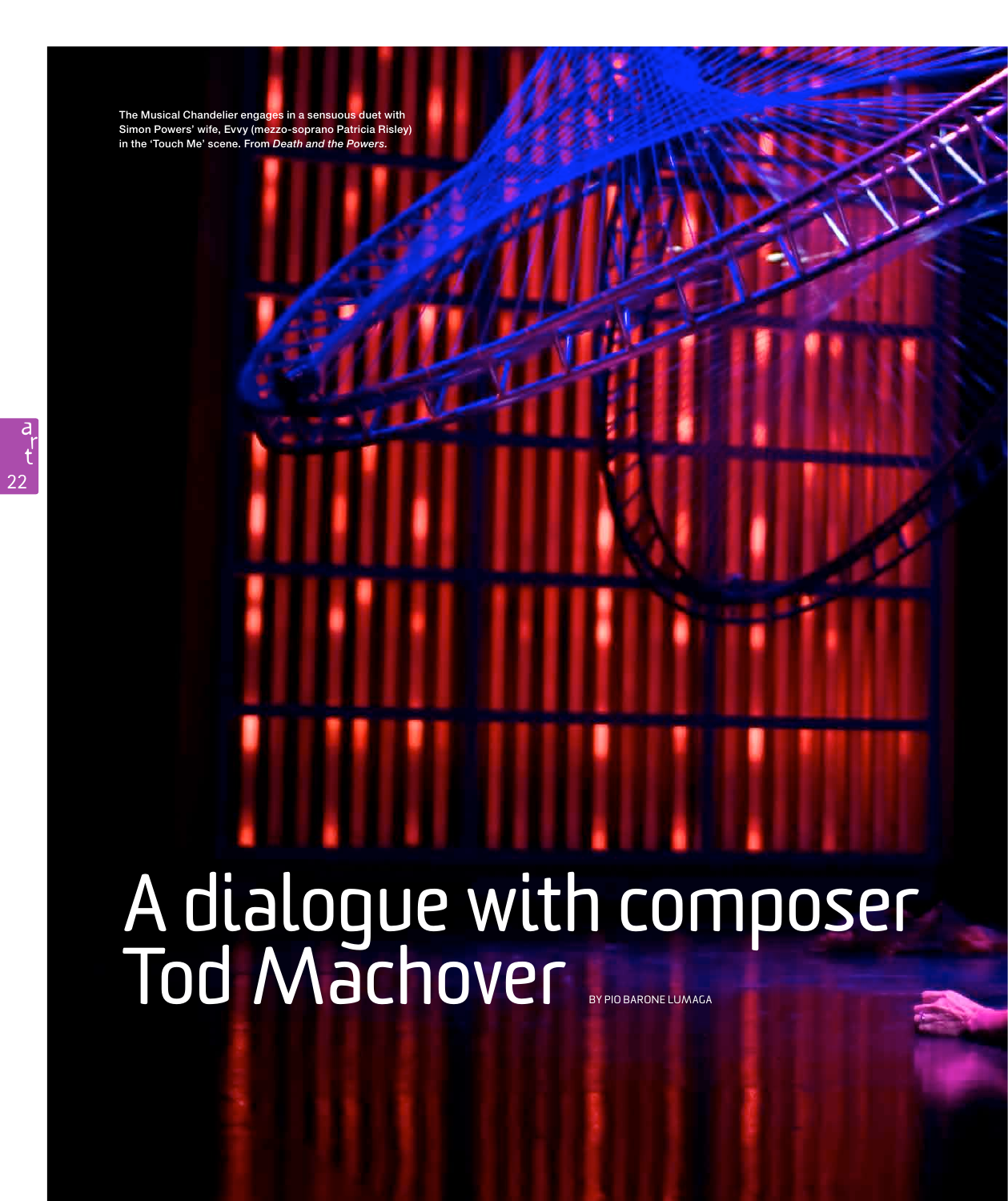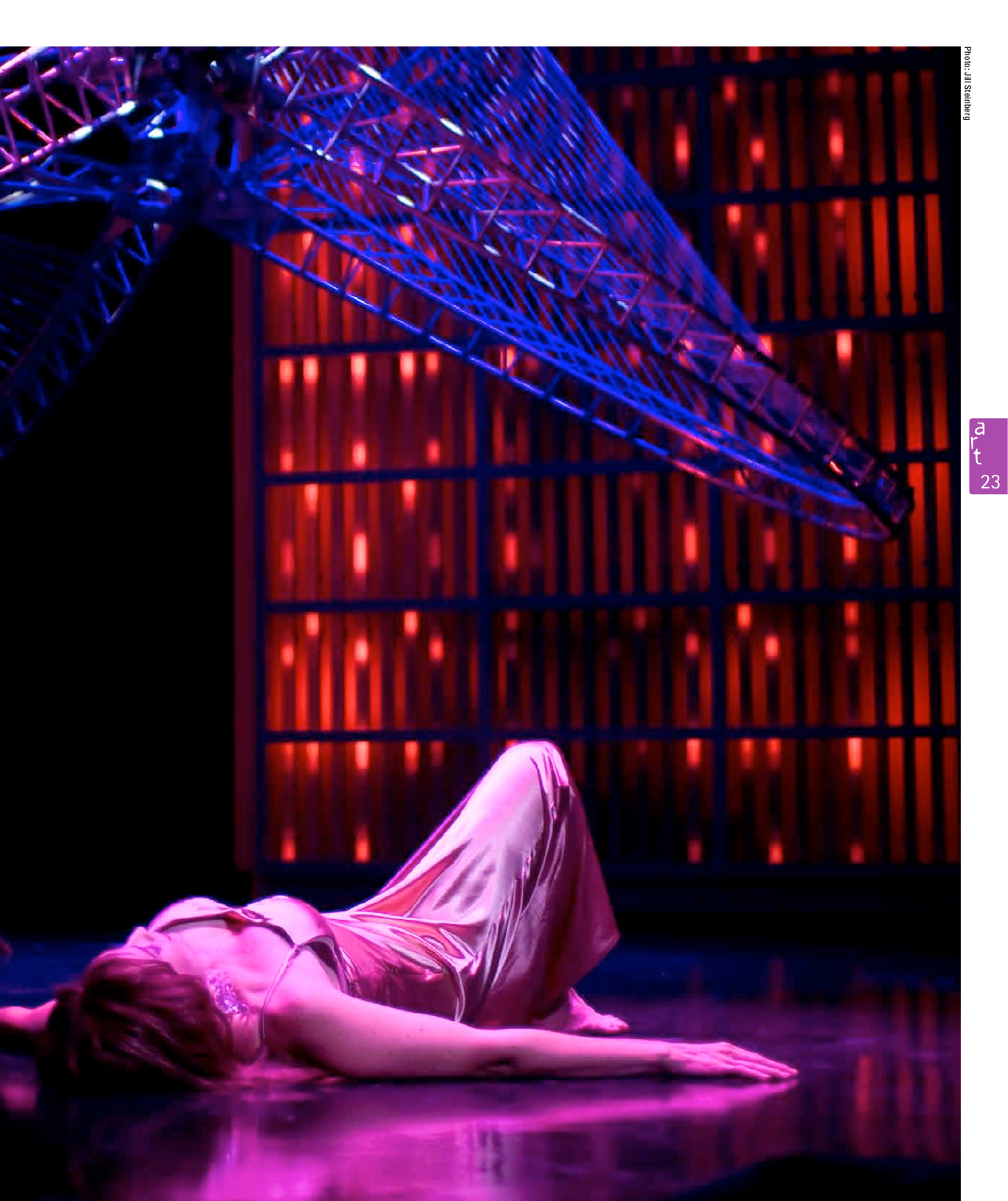Up: HyperScore composition. Down: Dan Ellsey and Tod Machover. The Tod Machover Music Shaper







**Pio:** You are a musician, a composer, an inventor, a teacher; what connects these states of being? **Tod:** At the core, I imagine all possible ways that music can be a central part of people's lives. Pleasurable and entertaining but also transformative, a central part where no particular training or background is necessary. I believe that music is one of the forms that touches us the most deeply: our bodies, our minds, our desires and our soul, and we need to find a way to make it more central to our lives. Because of this bigger mission, I have a kind of hybrid career: creating music myself, and creating the environments, the tools and techniques, to make music or to touch music yourself, and part of that is thinking of new social structures so that music becomes part of our lives in different ways.

# **Pio:** In your life there was a starting point, a decisive experience. Can you describe it?

**Tod:** Two people, in particular – my parents – and their quite contrasted backgrounds and cultures. I grew up in New York and my mother is a pianist but also – to this day – a very creative and unusual music teacher, and my father was a pioneer of computer graphics. My mom grew up as a musician in New York State, in a European high-culture environment, while my father grew up in the Middle West, in Iowa, with a very visual and popular culture background. My dad's company made one of the first graphic displays and he believed you needed to have intuitive ways to interact with technology; he was making these machines one generation before Steve Jobs. So the combination of creative music and creative technology was in the family.

I remember my mother, when I was a three-year-old kid, teaching us piano and at the end of the lesson there would be 3 or 4 children and she would say: "OK, before you go home, I'll give you 5 minutes, go anywhere in the house and each of you find an object that makes an interesting sound, and come back." We would all run around the house, find something, come back with books, pots and pans, pens, coins, lamps, anything (!), and she'd say: "OK, what sound does that make? And that? And what's the loudest sound you can make from that? The softest sound? What happens if you make this sound and that sound at the same time? Oh,

that's great, now can you think of a word to describe that sound? Yeah, that's 'funny', that's 'scratchy', well, can we make a story out of these sounds?"

In about 15 minutes we would make a little story with these sounds, we'd have a composition and she'd say "OK, for next week, take it home and see if you can bring me back a picture of what we just did. And when you come back we'll try to do it again." So in that little bit of time – and you talk about inspiration – we learned that music wasn't just something that a bunch of dead people made and it wasn't fixed on paper, it wasn't a frozen system, it comes from the world around you, it is in nature, in our voices. And even the notation for music – which is so difficult for children to learn – is nothing more than a way of remembering what we have done so that we can do it again, perhaps interpreting it differently each time but telling a similar story. I was very lucky to have that, and I kept it, this inspiration for creativity in general and especially for music as something to discover and shape.

### Rhythm tree, *The Brain Opera*

**Pio:** I saw your TED conference when you brought on stage a man with cerebral palsy where he could step in, and play his own music. The audience was moved, I saw people crying.

**Tod:** Growing up, I was interested in music, politics and sports, but when I was about 16, I decided that music was what I really wanted to do. I studied music composition at Juilliard and then went to work with Pierre Boulez at IRCAM in Paris. But it wasn't until I had children, and my girls were little, that I wanted to find a teacher like my mother, but I couldn't find one. That's when I decided to figure out a way to make these kinds of activities for children, using new technology to make instruments so that they can experiment, fall in love with music and learn about composing first and not when they are 25 years old.

Then when I did it, I thought that, if children really like this, there must be other people who would like to make music but who have never had the chance. A way for music to help people with health, for people

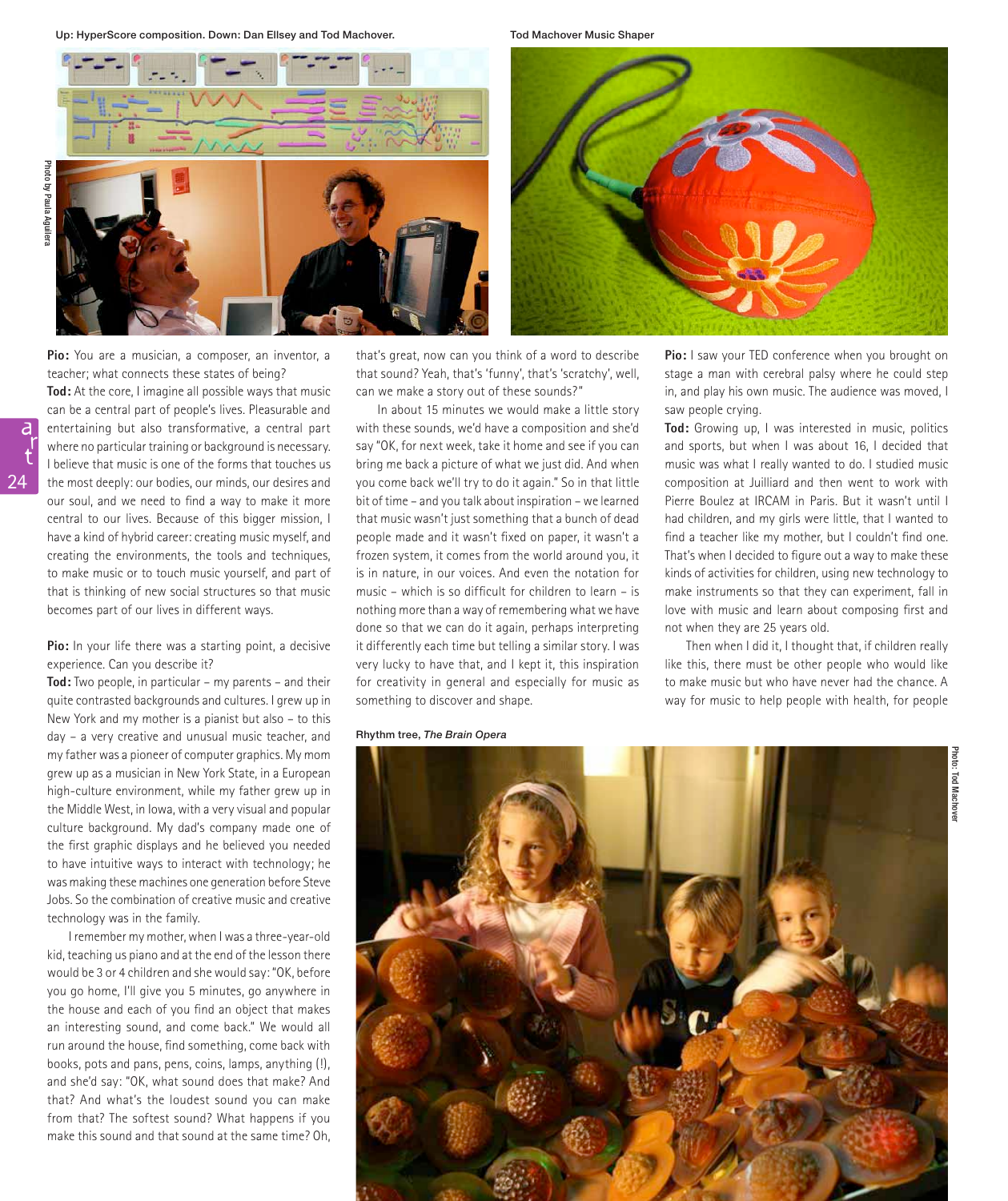to show who they really are, or communicate through music when they don't have another means. And that is when I started working at Tewksbury Hospital north of Boston, and met someone like Dan Ellsey, who appeared with me at the TED conference. Tewksbury is actually a wonderful, inventive hospital with long-term residents who are seriously ill, aged 20-100 with every imaginable problem, cerebral palsy, schizophrenia, Alzheimer's, strokes… but the hospital is thinking: well, given that, what can we do help make their lives as rich as possible.

I had no idea if the patients would be interested in working with us and our Hyperscore composition software. I remember the first day I presented Hyperscore, and I said that we were going to do some workshops there for a few months and that we'd invite anyone who wanted to learn how to use this software to compose original pieces, and that we would perform these pieces and do you have any questions? There were about 500 people, in wheelchairs, on beds, and 200 hands went up, and everybody had something they wanted to do. Nobody had ever asked them before. And some could talk, others had to talk through a nurse: "My brother plays the guitar, I'd always wanted to write some piece with a sort of Spanish style…" or, "I sing, but I don't sing very well, but I want to write a song …" Everybody wanted to do something and didn't know how, so it was incredible, the whole project was very successful with amazing pieces coming out of it, and we have continued to develop this Music, Mind and Health work quite a bit.

**Pio:** This brings me back to the relevance of creativity with children. It seems that today the education system is doing everything possible to stifle creativity at a young age. Aren't you doing the opposite?

**Tod:** I think you're right. In most places in the world, in early education until about age 6 or 7, it is actually pretty good. It is around that age that in most cultures something changes. If today you go to a kindergarten, the children's work is based on inventing something original using open-ended materials. There will be stuff on the table, pieces of plastic, felt, some paper, maybe some scissors and the teacher would say: "Here are some materials, for a little while see what you can make with this." They would never say: "Here is a house, can you make an exact copy of this house?"

**So here is the number one idea:** learning comes out of exploring the material, not by looking at an end result you are trying to copy; you aren't trying to learn some ideas first and then apply them to a situation, you are experimenting. And a good teacher picks the materials very carefully, poses an interesting problem, and sets things up in a way that is exciting to try. I think the idea is that every part of learning and making things should be creative, the way it is structured should come from the passion of what children – or anyone – really want to do, and it shouldn't be dictated from something else. I think the real trick, something I'm working on now – whether it is for children, high-school, college students, or for adults – is to find the right balance between a totally open environment where you have absolute freedom to

do anything, and a more constrained way where you can get some response, from the right person at the right time, because both extremes are important.

I think basically what happens in the educational system around the world is that our society allows children to be rather free until about 6 years old. Up to that age most children are not thinking: "Is this good or bad?" They just want to try something, happy to explore, to do the next thing, and by exploring things they are learning about the world, they are learning ideas. Then around 6 or 7 they start thinking, "Do the other kids like what I'm doing?" Being more self-conscious, you start looking at yourself in the mirror and that means you need some other strategy. So the best thing to do is to think of a learning strategy where you show children that it is still OK to make experiments, that there's a safe place. This is one of the great things with the arts, especially with creative arts, but not always with music; because at about age 6, most children who are going to start music don't compose, they learn the rigorous discipline of violin or piano, so they are not free at all, reproducing the music of others rather than creating their own.

# **Pio:** Isn't it very much about imitation, repetition, right or wrong?

**Tod:** Yes, I mean you can have a wonderful teacher, but first of all it takes a huge amount of discipline, hours to learn these difficult instruments. Second, for most teachers it is either a right note or a wrong note, right rhythm or wrong rhythm, it's a painful process, and even with a nice teacher the feedback is pretty harsh.



a r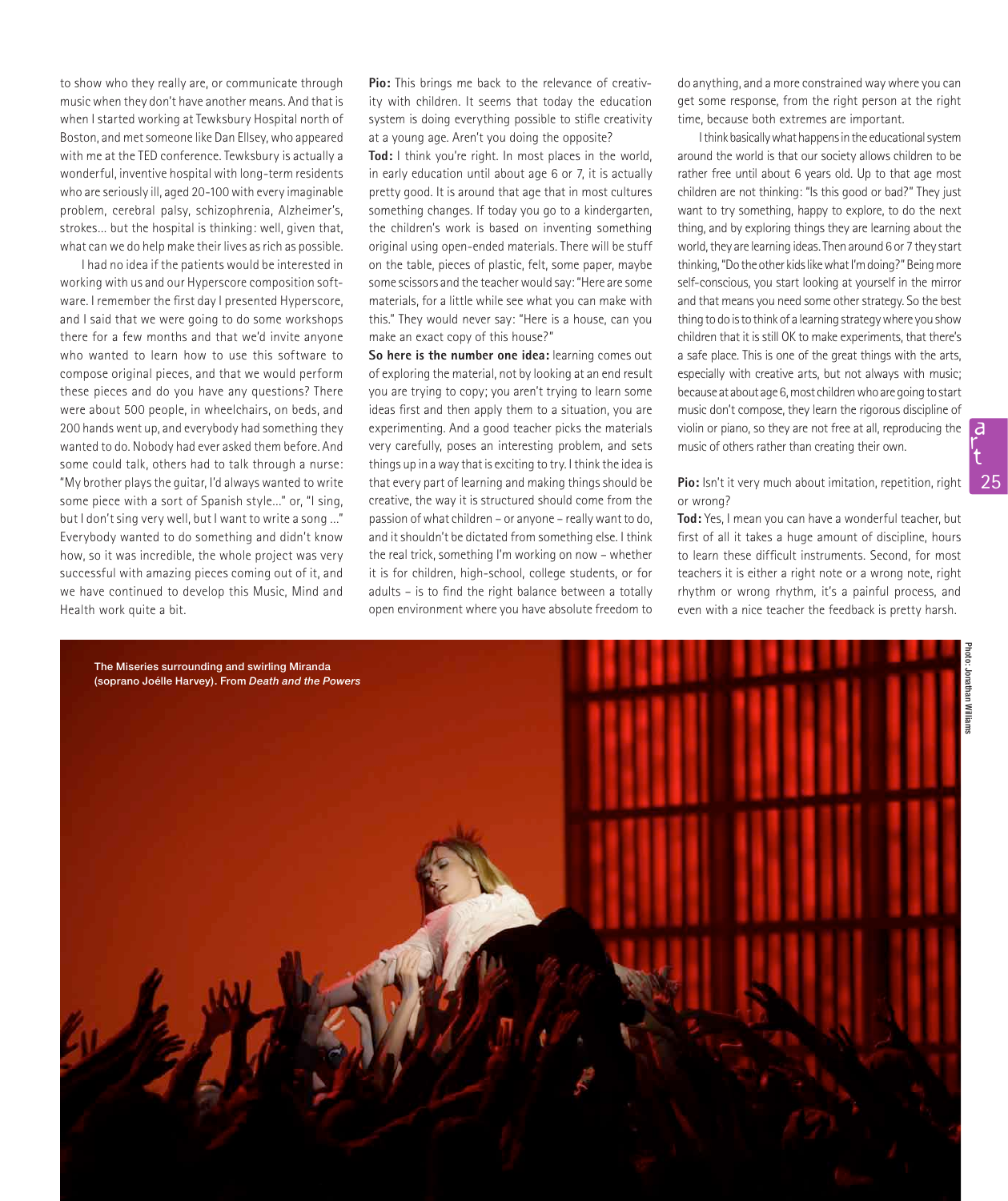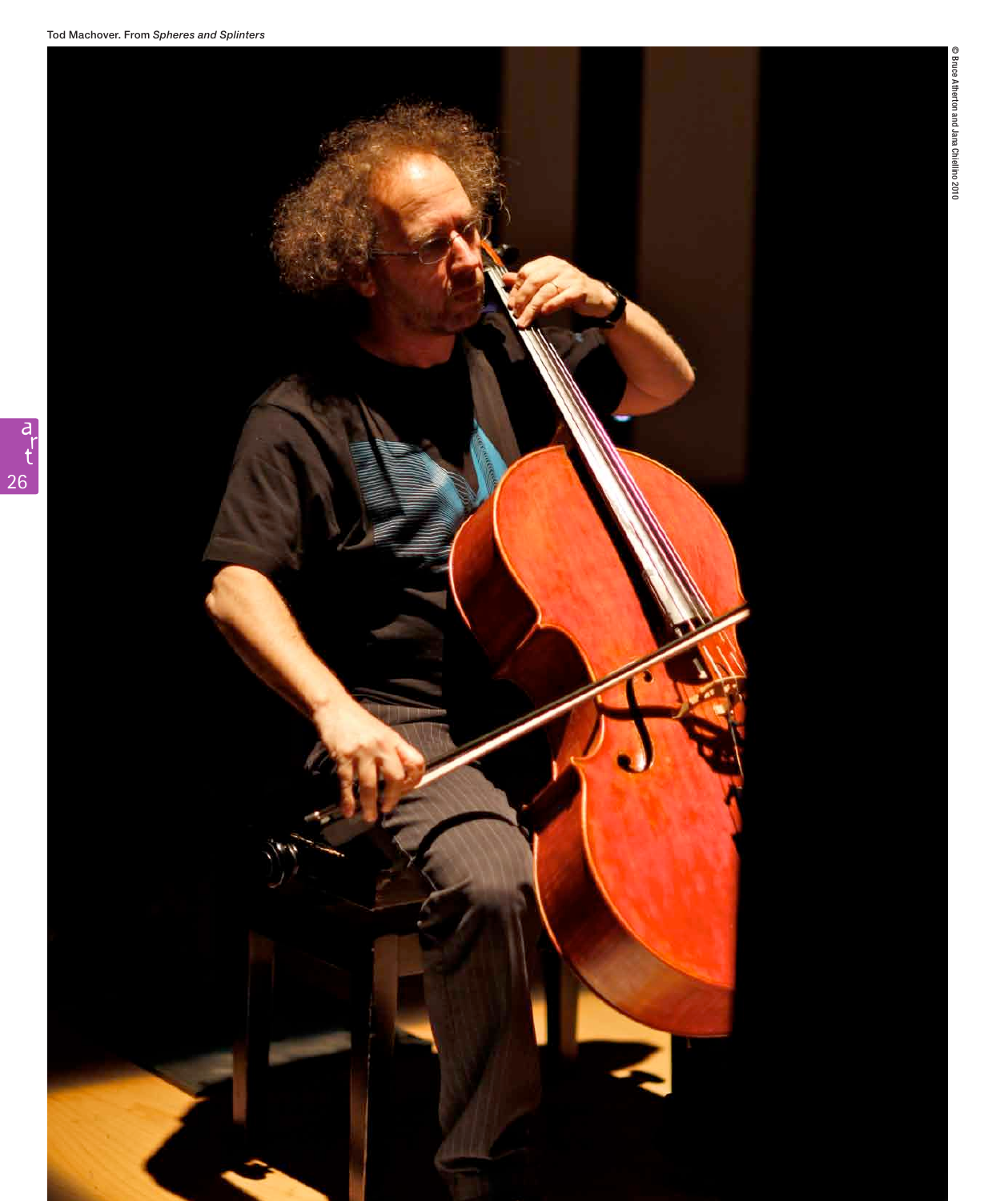# **Pio:** Very prescriptive?

**Tod:** Yeah, it's very much: "Oh my God it's not right" – that's why if you do something like painting or drawing, improvising, or composing, it's a wonderful thing. As with a studio class, it's the quality not the "rightness" that matters. What does it mean anyway to make a piece of music that is right or wrong? If you are imitating something, maybe, but a free environment is much more valuable. So I believe the important thing, at least in parallel with other activities, is to make sure the children have this project-oriented, open-ended, creative experience. While they are growing up, these activities can be adjusted so that they remain appropriate at each different age.

**Pio:** Can a child compose even if she/he is very young? **Tod:** Oh absolutely, I believe in this so much. And when you are very little – my mother did this with us – you could compose with your hands, with objects, nothing fancy. One of the great things about technology is that it is a prosthetic, a way of increasing our abilities based on what each of us can – and can't – do well. If I lose my arm, I get an artificial arm, and in that case a prosthetic is in place of something that I no longer have. But actually a prosthetic is a way of taking who we are and allowing us to do something more with who we are. Each child has this incredible open spirit when it comes to looking at the world, enthusiastic about everything, something we lose as adults because we've already done everything and it's very hard to experience the world as if for the first time. And a child has other abilities that we don't have, more energy – they can run all day – but they may not have fine motor control of their muscles.

**But you could design a technology to take advantage of this:** For our Toy Symphony project, we made Music Shapers for little children, done out of fabric. The thread is lovely and colourful, with little bits of metal in it and the metal measures how conductive is your skin, where you are touching it and how hard you are touching it. The entire embroidery is actually a sensor, so we can give this to a little kid and we can program it to do whatever you want, for example to do just loudness 'ta, Ta, TAA, TAAHH' or to change sound 'Tii, tash, svoush'. It is physically very simple, and a little child can learn how to make a sound as soft as possible, but still hearable, we can adapt this technology so that it is appropriate for any age. And our Hyperscore composing software lets kids draw lines and colours, so even starting at about age 6 or younger, kids can draw with this and can make music in any style, and this music can then be transformed automatically into traditional musical notation to be played live by friends, teachers or professionals.

## **Pio:** What keeps inspiring you?

**Tod:** I think creativity and being creative is the way to stay alive, the most dynamic way to be in the world; everything you are confronted with has some potential to be magical, as well as magically appropriate. Yes there

are some rather difficult things with which we are confronted every day, but perhaps just a slight change will bring out the positive side, some latent potential to make something good happen for you and/or others. I do all the work I do as an opportunity to make each situation – and life in general –a little better. Creativity keeps you awake, it brings out the best in everyone and in every situation. And this can happen by making a new piece of music, or a new possibility for someone, or sometimes just by deciding how you spend the time with the people you care about.

My music is actually about being connected, not so much about other music, or about sound, or about knowing, but about life itself. It is about my observations, how people behave and how nature is, and it's a way of communicating to other people. I love opera and have made many of them, but I especially love music without words, since that is like an enormously compressed, intensified version of some emotional situation. By listening to music like this, it might be a way of stepping back and understanding your own human response in a more complete way, kind of like a rehearsal of your relationships with the world and with other people. So my inspiration is to take the world around me and to feel it and think about it and then to express it in a musical form so that I understand it better and can actually act better. In this way, the music has a very practical purpose.

**Pio:** In a project, in the process of creating sometimes we ask ourselves "Where am I? Am I still in the process or disoriented?" Is there a moment in which you ask yourself: "Am I losing it?" What are your creative markers? **Tod:** That's a great question! I don't think anybody ever asked that question. In general for me the definition of a project is how to set up the environment where it is the

opposite of 'losing it', where you find and grow whatever is the right potential at that moment, and you cultivate it until it reaches fruition and then it is done. There are of course projects that I have done where at some point you say, for whatever reason, "I cannot finish this now, I don't have the right ideas," or "I'm lost, I must stop". Often, at that point, you can either put it aside or there are other ways to solve it. I think one of the reasons I like being in the Media Lab and inventing machines along with my music, is that it is a great community for establishing the trust it takes to share ideas at a very early stage of gestation, when they don't seem ready to be shared. But if you can trade ideas very early on, especially with very open-minded people such as my students, it is a great way to enrich them, to push them further, and to develop them in ways that you may never have imagined.

The other thing which I always tell my students, because I have learned this myself from experience, is that a good teacher does not necessarily provide you with a single strategy or approach to solving problems creatively. Probably the best composition teacher I ever had – the one whose thoughts still resonate in my own mind fairly frequently – is the one who had the least methodology or underlying theory to his commentary. In fact, I had to learn how to ask him questions to understand the connecting theories behind his reactions. But he also told me to look with a fresh eye and ear at each new problem, and to have multiple strategies at hand to address any situation that came up. It is this flexibility and repertoire of complementary techniques that allows us to find the most fruitful path, to steer around ruts, and to proceed whenever we do get stuck. In this way, each of us needs to develop a very good intuition about what methodology is going to work for you, right now – this year, this week, this day, this hour.